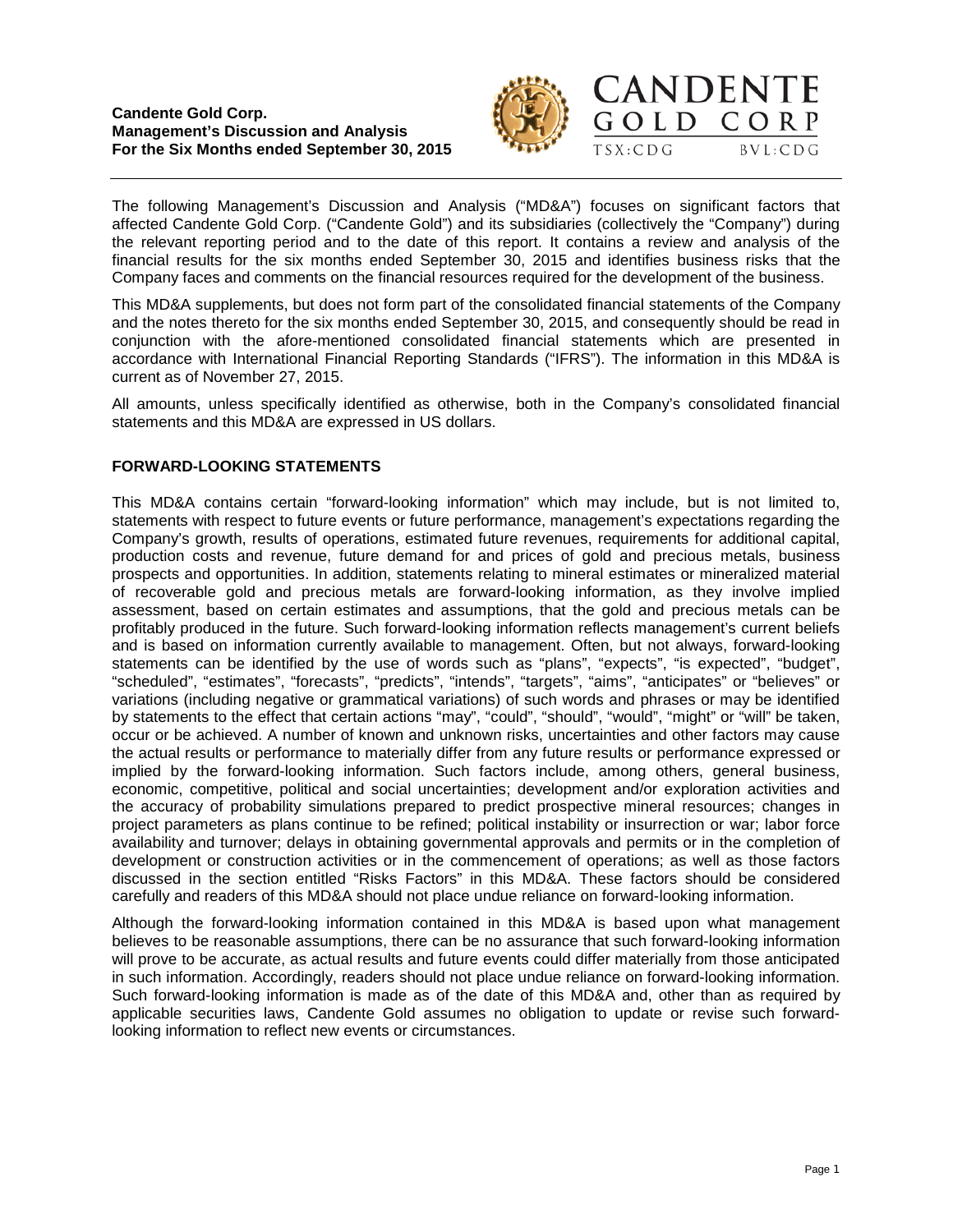



# **USE OF NON-GAAP MEASURES**

In this document, we refer to terms that do not have any standardized meaning prescribed by International Financial Reporting Standards ("IFRS"). Our usage of these terms may vary from the usage adapted by other companies and they cannot be reconciled to comparable terms in the issuer's, consolidated financial statements for the six months ended September 30, 2015.

In this document and in the Company's consolidated financial statements, unless otherwise noted, all financial data is prepared in accordance with IFRS.

# **BUSINESS OVERVIEW AND STRATEGY**

The Company is principally engaged in the exploration and development of mineral properties in Mexico and Peru. The Company is in the exploration stage as its properties have not yet reached commercial production and none of its properties is beyond the preliminary exploration stage. All work presently planned by the Company is directed at defining mineralization and increasing understanding of the characteristics of, and economics of, that mineralization. The Company's principal asset is the El Oro gold-silver property located in the states of Mexico and Michoacan, Mexico (the "El Oro Property" or the "Property"). As of the date of this MD&A, the Company holds a 70% interest in the El Oro Property and 100% of rights to explore and reprocess several different tailings deposits located throughout the Municipality of Hidalgo, State of Mexico ("Tailings"). The Company has commenced evaluation activities on one of the acquired gold and silver tailings deposit, specifically, the Mexico Mine Tailings.

On February 20, 2015 the Company closed a non-brokered private placement (the "Private Placement") such that total proceeds of CDN\$572,000 were raised and 19,066,663 shares were issued at a price of CDN\$0.03 per Share. Joanne C. Freeze, President and CEO of Candente Gold, Paul H. Barry, Chairman of the Board and Dr. Kenneth G. Thomas, an independent director, subscribed for and were issued 2,000,000, 2,089,043 and 400,001 shares respectively. Net proceeds of the Private Placement was to be used for funding evaluations of the Company's El Oro project, including metallurgical test work, and for general corporate purposes.

On February 24, 2015, the Company signed a Letter of Intent ("LOI") for an agreement pertaining to the Mexico Mine Tailings Reprocessing Operation ("MMTRO") planned at El Oro, Mexico. The LOI was between Candente Gold and Minera Arcu S.A. de C.V. ("Minera Arcu"), which has extensive experience and technical expertise in developing and operating tailings reprocessing projects in Mexico. In addition to its expertise, Minera Arcu agreed to invest capital required in respect of the acquisition and installation of equipment related to both testing and operating of the mineral concentration and recovery processes for the MMTRO. During the testing period Candente Gold was to receive all revenues from gold and silver sales. Had tests been successful, Candente Gold and Arcu would have then evaluated installation of a full size plant. Candente Gold reserved exclusive right to decide to proceed or not with the Minera Arcu process, or to proceed with an alternate method of reprocessing the Mexico Mine Tailings if such alternate method, in the sole determination of the Company, is/was considered technically superior and/or projected to provide better financial returns to Candente Gold. In May 2015, the Company decided not to pursue the processing agreement with Arcu related to gravity recovery of gold and silver from the MMTRO. Pilot plant testwork in recovering gold and silver was variable and not considered viable for further pilot plant work and large scale development in Management's view.

The Company also commenced leach extraction testwork at McClelland Laboratories, Inc. in Sparks, Nevada for the MMTRO. This testwork program was to evaluate the potential for leach extraction of gold and silver from representative samples collected from the Mexico Mine Tailings during the 2014 Auger Sampling program. A key aspect of this leach testwork program was that the tailings material would be subjected to additional grinding prior to leaching. Testwork completed in the late 1980's indicated that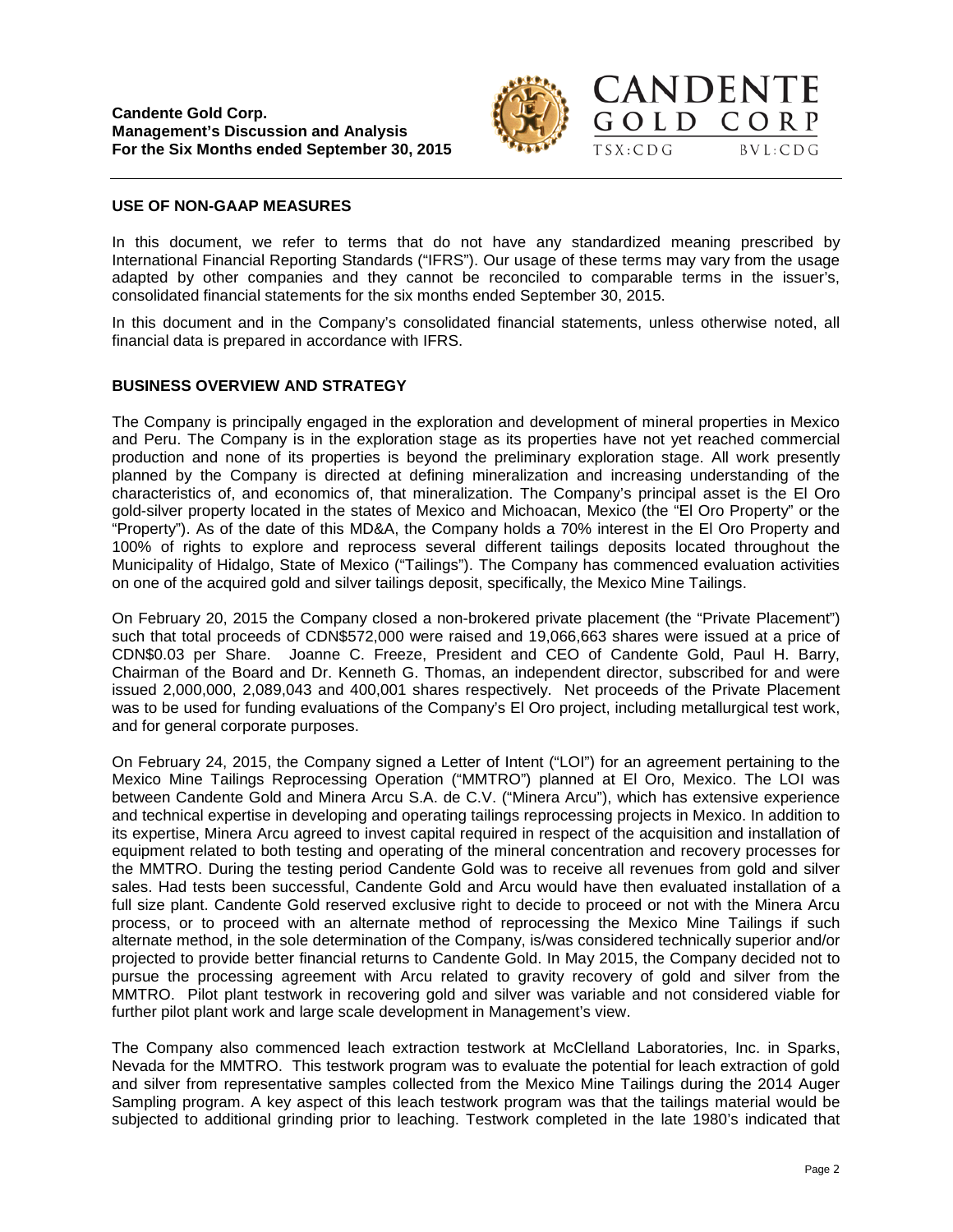



additional grinding of the tails may significantly improve precious metal recoveries by cyanide leaching. Testwork at McClelland Laboratories was also to include additional metallurgical and mineralogical characterization of the Mexico Mine Tailings, to assist in optimizing recovery strategy. Cyanide leach extraction technology is one of the most commonly applied technologies globally for gold and silver extraction and recovery. Subsequent to the end of June, the cyanide leach extraction testwork program did not replicate satisfactory leach extraction figures from the late 1980's and therefore this aspect of the testwork has been discontinued for the present time.

The testwork program also included metallurgical and mineralogical characterization of the Mexico Mine Tailings, which has provided some insight as to the characterization of the gold and silver in the Mexico Mine Tailings. As a result additional testwork is planned to assess the potential of producing a gold-silver concentrate for toll treatment at an offsite processing facility.

Importantly, analysis has shown the Mexico Mine Tailings have a silica content of greater than 80%. The combination of significant precious metals content and high silica content offers potential for the Mexico Mine Tailings to be sold to smelters for use as a smelter flux. Expressions of interest have been received and are being pursued. Smelting is a pyrometallurgical process that is utilized to recover metals from concentrates and ores, and in addition it typically recovers a significant portion of the precious metals from the flux.

In addition, the Company has received Expressions of Interest from groups to finance and/or enter into a joint venture for the MMRTO. The Company is pursuing these interests simultaneously with the above options.

# **NEW CHIEF FINANCIAL OFFICER AND CHAIRMAN OF THE BOARD**

In March 2015, the Company appointed Paul H. Barry as Chairman of the Board of Directors of the Company. His tremendous experience in global operations, strategy and capital raising has been instrumental in advancement of the Company's activities in Mexico this year. Paul's appointment as Chairman strengthens the Board of Directors and ensures that the Company has leadership necessary to enhance shareholder confidence. Mr. Barry has brought a strong focus on shareholder value creation throughout his business career. He worked at Duke Energy Corporation (NYSE: DUK), the largest electric utility in the U.S., and was President of Duke Energy Americas, and Chief Development Officer. Mr. Barry has over thirty years of management experience and has served in senior executive roles for several of the world's largest mining and energy companies. Previously, Mr. Barry served as Executive Vice President and Chief Financial Officer of Kinross Gold Corporation (TSX: K) where he oversaw \$16.5 billion of assets, raised \$5 billion in new debt financing, and advised the Board regarding capital spending across four global regions. In addition, Mr. Barry has served at Duke Energy, BP/Amoco, and General Electric. Currently, Mr. Barry is Chief Executive Officer of Public Infrastructure Partners LLC (PIP), an operating platform and principal investor in the energy and mining sectors with offices in Toronto, New York, Houston, and Charlotte. PIP originates, advises, and invests in both public and private companies, and co-ventures with select private equity funds, hedge funds and merchant banks.

Also in March, the Company appointed Faisel Hussein as Executive Vice President and Acting Chief Financial Officer of the Company. Mr. Hussein brings extensive finance and strategic experience and has successfully completed many billions of dollars in global capital markets execution including mine project financings, M&A execution, and capital raising. Mr. Hussein has over fifteen years of finance and operations experience. Since 2010, he has been a Principal at Public Infrastructure Partners LLC (PIP), an operating platform and principal investor in the mining and energy sectors with offices in Toronto, New York, Houston, and Charlotte. From 2006 to 2010, Mr. Hussein was an investment banker with RBC Capital Markets where he co-founded the Los Angeles investment banking office, expanded the firm's global footprint, and executed cross-border M&A and capital markets transactions. Prior to 2006, Mr.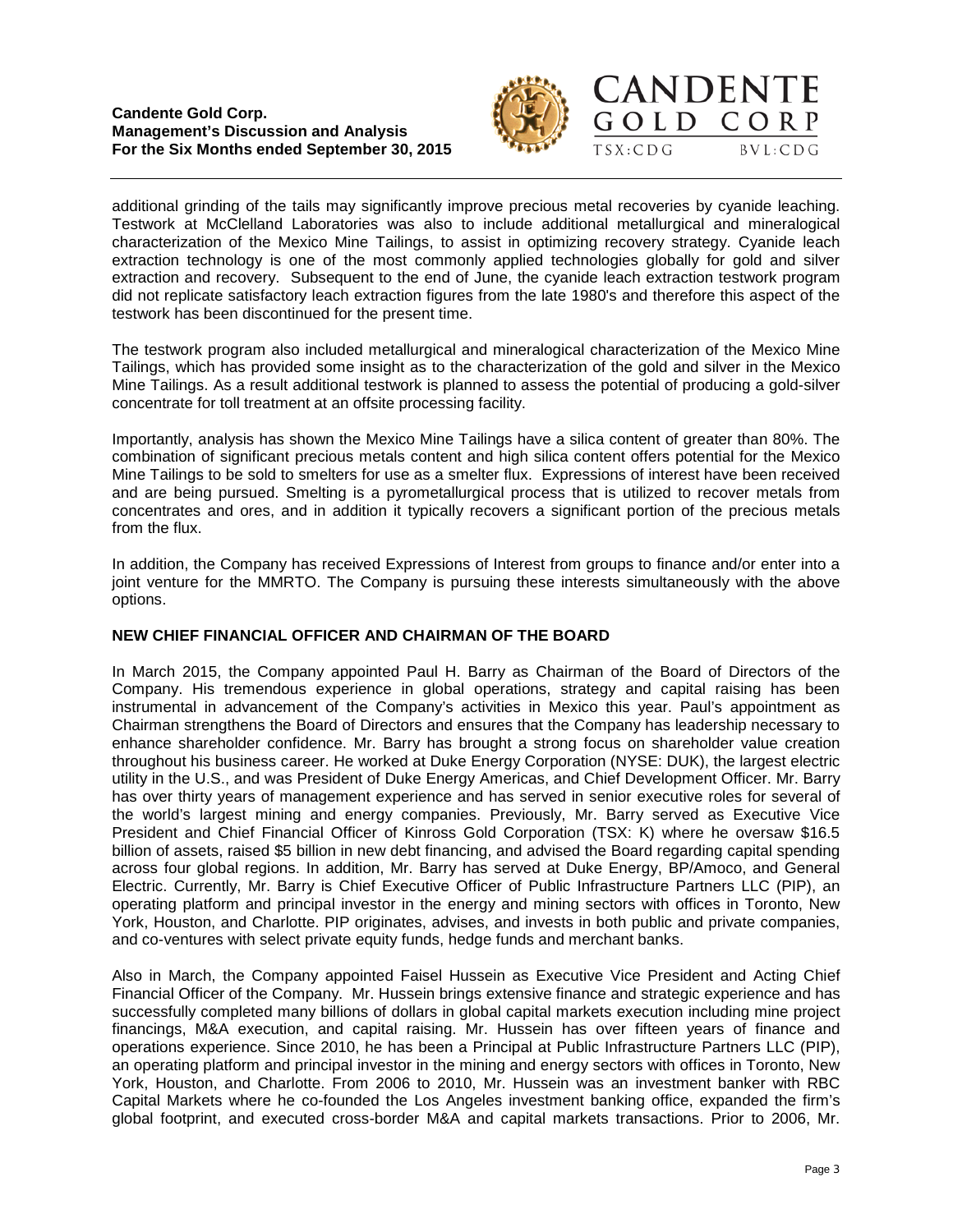

Hussein advised international governments regarding privatizations, large-scale utility operations restructurings, and bi-lateral donor agency investments. Mr. Hussein began his career as an investment banker in the NYC offices of Salomon Brothers.

# **PROJECT SUMMARY & OPERATIONAL OUTLOOK**

*The forward-looking information contained in this section is subject to the risk factors and assumptions contained in the section "Forward-Looking Statements" included with this MD&A. These factors are described under the heading "Risk Factors" and are Non-GAAP measures.*

## *Mexico*

# **El Oro Property**

The El Oro Property is located in one of the most significant high grade Gold-Silver Districts in Mexico ("the El Oro and Tlalpujahua mining districts) approximately 110 km west-northwest of Mexico City in the states of Mexico and Michoacán.. The district hosts 57 known veins of which at least 20 veins have past production of precious metals. The majority of historic gold and silver production came from two principal veins, the Veta San Rafael and the Veta Verde with historic production to date of over 8 million ounces of gold equivalent. Historic mining grades were in the range of 19 to 80 grams per tonne ("g/t") gold and in the range of 240 to 800 g/t silver. The Company currently holds a 70% working interest in the Property.

Since 2006 the Company has completed a comprehensive exploration program that has resulted in the discovery of additional gold and silver mineralization well below the historical workings of the San Rafael Vein over a strike length of approximately 3.5 kilometers. Compilation work has compiled data from 143 drill holes, 115 historic shafts and 44 adits on the Property.

On July 27, 2012, the optionor Goldcorp S.A. de C.V. ("GoldCorp Mexico") and Desarrollos Mineros San Luis, S.A. de C.V. ("Desarrollos") confirmed that the Company had acquired 70% interest in the Property and elected not to proceed with the Back-In Option on the Historic part of the property, but elected to maintain their 30% undivided right, title and working interest in the entire property.

On June 12, 2013, the Company entered into an agreement ("Tailings Agreement") with the municipality of El Oro that provides the Company with access and processing rights to the tailing deposits from the historic El Oro mines which contain elevated levels of both gold and silver and which management believes may have the potential to be recovered economically. The tailings deposits are within the town site of El Oro, are easily accessible and are immediately adjacent to existing road access, as well as power and water services.

The Agreement provides for contributions of \$25,000 upon signing and monthly contributions of \$3,000 starting 30 days after signing the Agreement. The contributions are to be used to fund Social projects for the citizens of El Oro. If Candente Gold decides to enter into the processing and the reclamation phase (Phase II), then an 8% Net Profits Interest ("NPI") will be paid to the municipality during the period of operation. If during any months of processing, there is no NPI due then a monthly contribution of \$3,000 will be made. Please also refer to news release dated June 13, 2013.

The MMTRO has been the main focus of the Company's exploration and evaluation efforts since signing the June 12, 2013 agreement. In early 2014, the Company received a preliminary level study from an independent consulting engineering firm indicating that the reprocessing and reclamation of the historic tailings offers potential for a positive financial return. The study recommended that additional technical and financial assessment be performed to further develop the Tailings (see Candente Gold News Release 034 dated April 15, 2014). Subsequent to receipt of the preliminary independent study the Company carried out a verification sampling program which was successful in validating a significant portion of the historic assay results. Results from the 2014 verification sampling program were then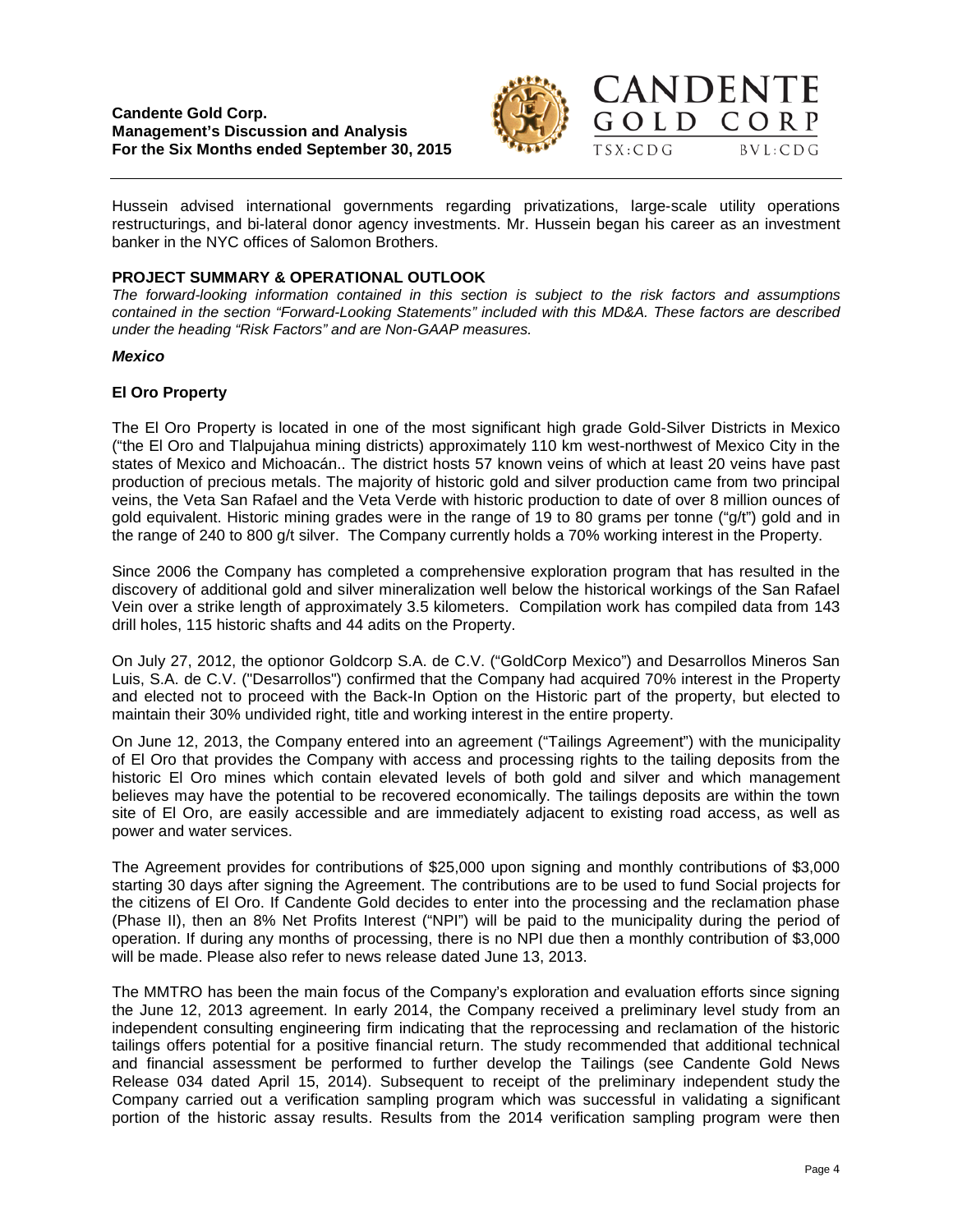# **Candente Gold Corp. Management's Discussion and Analysis For the Six Months ended September 30, 2015**



combined with historical results and used by an Independent consultant to develop an Inferred Mineral Resource Estimate which was completed on July 8, 2014.

A Technical Report, compliant with National Instrument 43-101 Standards of Disclosure for Mineral Projects ("NI 43-101") documenting the updated Mineral Resource Estimate was filed on SEDAR on August 25, 2014.

In 2016, the Company plans to continue evaluation work, especially metallurgical test work to ascertain gold and silver recoveries and potential economic viability of Tailings reclamation and reprocessing operation.

# *Peru*

Given that the Company's exploration priority is the El Oro property in Mexico, and in consideration of the high cost of maintaining mineral rights in Peru, the Company allowed certain claims to lapse in Peru which resulted in a non-cash impairment of \$1,185,000. Much of this impairment is attributed to the Alto Dorado and Lunahuana properties. As at September 30, 2015, the Company has maintained in good standing a portion of the Tres Marias and Lunahuana properties. These properties are early to mid-stage gold and gold-silver exploration projects in Peru.

The Company has entered into an agreement with Inversiones Troy SAC giving Troy SAC the right to acquire 100% of the Tres Marias property subject to an NSR of 1% as well as Option payments totaling \$500,000. The payments are to be made to Candente Gold upon initiating a drilling program and on both of the 12 and 24 month anniversaries of initiating the drilling. Troy retains the right to buy back 50% of the NSR for \$500,000.

## **CONSOLIDATED OPERATING HIGHLIGHTS FOR THE SIX MONTHS ENDED SEPTEMBER 30, 2015 AND 2014**

| <b>Operating Highlights</b>                                    |             |             |              |
|----------------------------------------------------------------|-------------|-------------|--------------|
|                                                                | 2015        | 2014        | Change       |
| <b>Mexico</b>                                                  |             |             |              |
| Community Engagement and Initiatives                           | \$<br>1,383 | \$<br>6,754 | (5,371)<br>S |
| Drilling                                                       |             | 154         | (154)        |
| <b>Engineering studies</b>                                     |             | -           |              |
| Exploration: Data Compilation, Mapping, Geological Evaluations | 59,116      | 199,721     | (140,605)    |
| Project administration                                         | 44,147      | 56.901      | (12, 754)    |
|                                                                |             |             |              |
| Peru                                                           |             |             |              |
| Exploration: Data Compilation, Mapping, Geological Evaluations | 57          | 24.044      | (23, 987)    |
| Project administration                                         |             | 11.907      | (11, 907)    |
|                                                                |             |             |              |
|                                                                |             |             |              |
| <b>Total</b>                                                   | 104,703     | 299.481     | \$(194, 778) |

## **Six Months Ended September 30, 2015 versus 2014**

Below is a comparison of the exploration costs incurred above for the six months ended September 30, 2015 with the same period ended September 30, 2014:

- The Company's community engagement and initiatives costs consist of onsite programs involving the local community around El Oro.
- Exploration costs include costs of all geologic personnel and consultants in Mexico, Peru and Canada, mapping and 3-D modeling costs and civil works costs. Exploration costs as of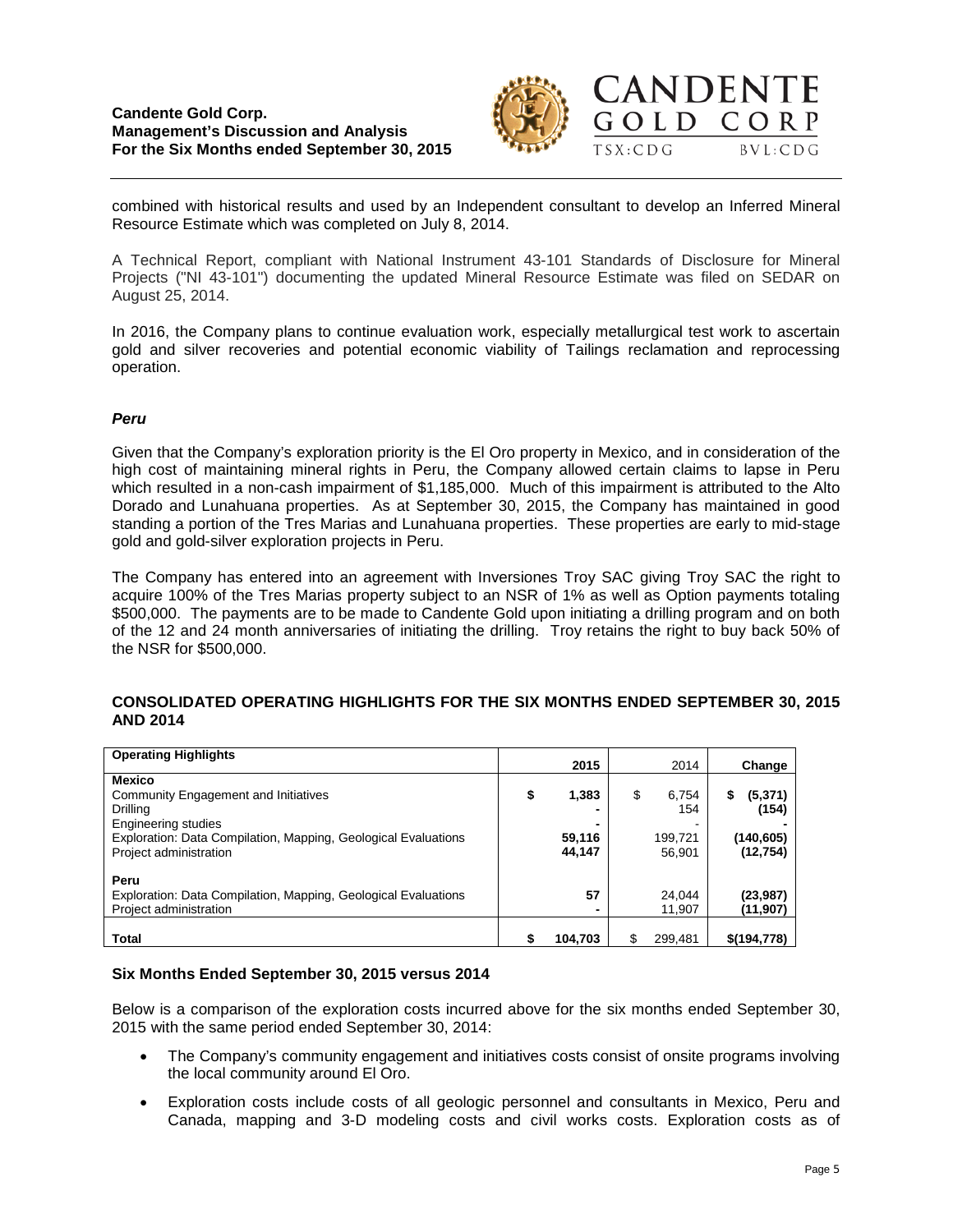

September 30, 2015 have decreased from the same period in 2014 as the Company has decreased activities as a cost savings measure.

• Costs included in project administration are salaries for the staff on site at El Oro and the costs of maintaining the base camp operations at El Oro. These costs have decreased from the same period in 2014 because of the completion of the El Oro's exploration program in 2014.

# **CONSOLIDATED FINANCIAL HIGHLIGHTS**

*Consolidated Financial Performance and Financial Position for the Six Months Ended September 30, 2015*

|                            | <b>Interim Consolidated Statements of Financial Position</b> |                    |    |                    |        |               |  |  |
|----------------------------|--------------------------------------------------------------|--------------------|----|--------------------|--------|---------------|--|--|
|                            |                                                              | September 30, 2015 |    | March 31, 2015     | Change |               |  |  |
| Cash and cash equivalents  | \$                                                           | 4.386              |    | \$<br>194.760      |        | (190,374)     |  |  |
| Unproven mineral rights    |                                                              |                    |    |                    |        |               |  |  |
| interest                   | \$                                                           | 8,392,067          | \$ | 9,554,088          | \$     | (1, 162, 021) |  |  |
| <b>Total Assets</b>        | \$                                                           | 8,500,779          | \$ | 9,855,697          | \$     | (1, 354, 918) |  |  |
| <b>Share Capital</b>       | \$                                                           | 23,804,489         | \$ | 23.804.489         | \$     |               |  |  |
|                            | September 30, 2015                                           |                    |    | September 30, 2014 | Change |               |  |  |
| Net loss                   | S                                                            | 1,444,945          | \$ | 711,982            | \$     | (732,963)     |  |  |
| Loss per share             | \$                                                           | 0.01               | \$ | 0.01               | \$     |               |  |  |
| Management fees, office    |                                                              |                    |    |                    |        |               |  |  |
| salaries and benefits      | \$                                                           | 31,057             | \$ | 42,702             | \$     | (11, 645)     |  |  |
| Share-based payments       | \$                                                           | 14,316             | \$ | 40,137             | \$     | (25, 821)     |  |  |
| Consulting                 | \$                                                           | 23,450             | \$ | 10,524             | \$     | 12,926        |  |  |
| Regulatory and filing fees | \$                                                           | 27,135             | \$ | 24,744             | \$     | 2,391         |  |  |
| Audit and tax advisory     | \$                                                           | 19,705             | \$ | 22,943             | \$     | (3,238)       |  |  |

## **Six Months Ended September 30, 2015**

Total cash and cash equivalents as of September 30, 2015 decreased from March 31, 2015 by \$190,374 as a result of the Company's exploration expenditures (explained in the prior section of this MD&A) and cash paid for general and administration expenses (explained below) and unproven mineral right interest cash expenditures of \$104,703 during the six months ended September 30, 2015.

Total unproven mineral rights decreased by over \$1.35 million as a result of the impairment recorded from the Company deciding to allow certain claims in Peru to lapse.

Total assets decreased from \$9,855,697 to \$8,500,779, a decrease of \$1,354,918. The decrease was mainly the result of the impairment recorded (explained above).

Net loss increased from the same period in 2014 by \$732,963, largely due to the impairment recorded, net of the decrease in exploration and general and administrative expenditures.

Below is an explanation of the variances of amounts included in total general and administrative expenses for the period ended September 30, 2015:

- Management fees, office salaries and benefits are personnel costs incurred at the Company's offices in Vancouver and Peru. These costs decreased by \$11,645 from the same period in 2014, as a result of a decrease of management personnel in Mexico and Peru.
- Share-based payment expense for the period ended September 30, 2015 was \$14,316. This was a decrease from the same period in 2014 of \$25,821 as a result of less options granted and vested during the six month period ended September 30, 2015 than for the same period in 2014.
- Consulting fees increased from the same period in 2014 by \$12,926 as a result of a consultant assisting with financial accounting and administrative functions in Canada. The services were previously provided by employees and internal management.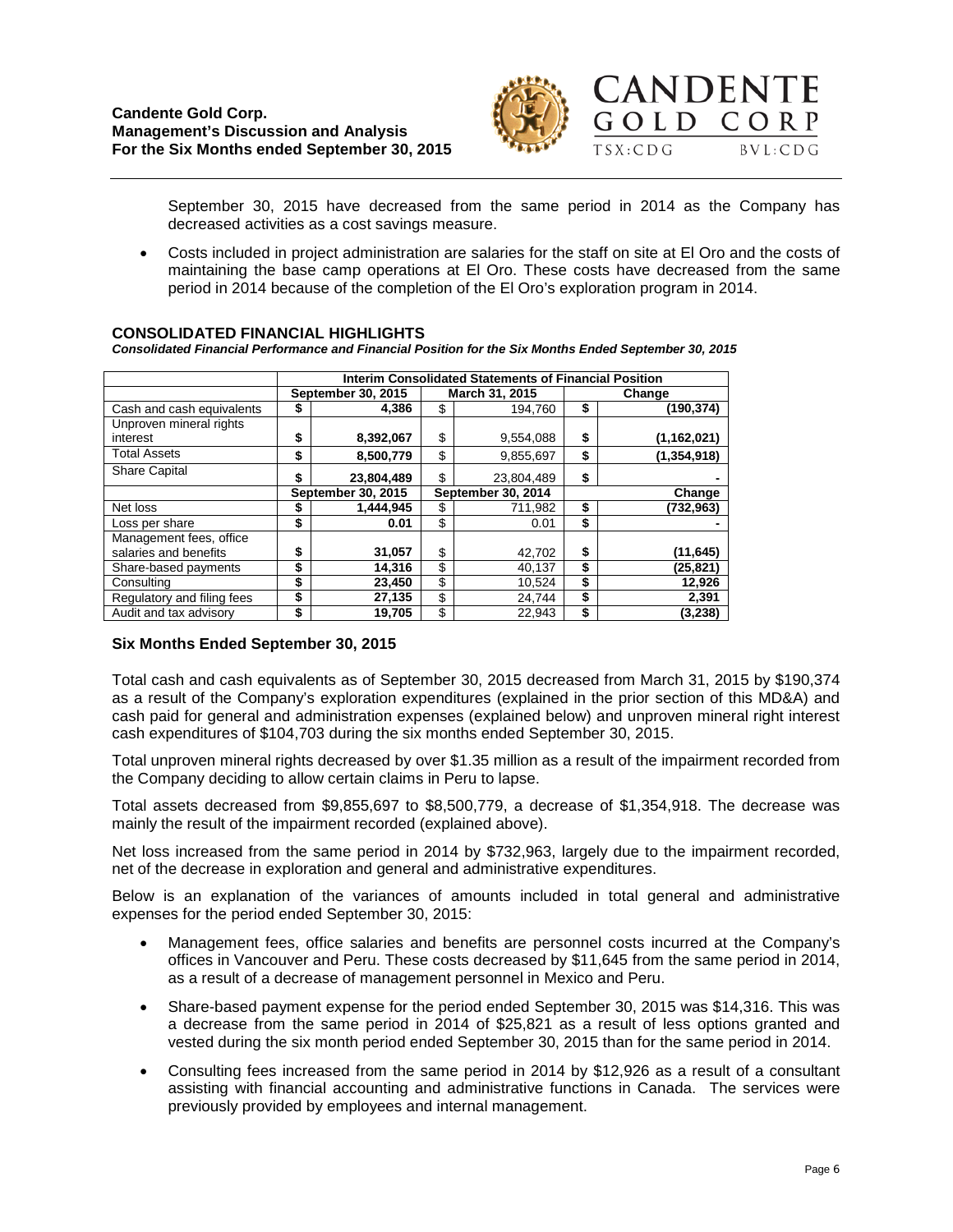

# **LIQUIDITY AND CAPITAL RESOURCES**

The following table summarizes the Company's cash flow activities for the six months ended September 30, 2015 and 2014:

|                                              | For the Three Months Ended<br>September 30, |           | 2015 versus 2014 |           |  |
|----------------------------------------------|---------------------------------------------|-----------|------------------|-----------|--|
| <b>Cash Flow</b>                             | 2015                                        | 2014      | Change           |           |  |
| Used in Operating<br>Activities              | \$<br>(172, 887)                            | (398,547) | \$               | 225,660   |  |
| Used in Investing<br><b>Activities</b>       | \$<br>(18,000)                              | (23, 717) | \$               | 5,717     |  |
| Provided from<br><b>Financing Activities</b> | \$                                          | 82,143    | \$               | (82, 143) |  |
| Cash beginning of<br>period                  | \$<br>194,760                               | 329,617   | \$               | (134,857) |  |
| Cash end of period                           | \$<br>4,386                                 | 23.366    | \$               | (18,980)  |  |

#### **OPERATING ACTIVITIES**

#### **2015 versus 2014**

Cash flows used in operating activities decreased from the same period in 2014 by \$225,660. The decrease was the result of a decrease in the loss for the period (excluding the non-cash impairment) of \$732,963 (explained above).

#### **INVESTING ACTIVITIES**

#### **2015 versus 2014**

Cash used for investing activities decreased from the same period in 2014 by \$5,717. The decrease was the result of larger acquisition costs paid in Peru last year compared to the six months ended September 30, 2015.

#### **FINANCING ACTIVITIES**

#### **2015 versus 2014**

Cash provided by financing activities decreased from the same period in 2014 by \$82,143 as a result of no proceeds received from private placements, exercise of stock options or loans provided by related parties.

## **CAPITAL RESOURCES AND LIQUIDITY OUTLOOK**

The Company's capital resources include existing cash and cash equivalents of \$4,386 and trade and other receivables of \$57,010. The Company anticipates that during the remaining 2016 fiscal year, it will use all of its available capital resources to pay for its trade payables and accrued liabilities and its commitments related to ongoing exploration activities in Mexico and Peru. The Company anticipates that it will need to raise additional capital during fiscal 2016 to continue project development in Mexico and Peru as well as receive continued support from vendors.

The Company does not generate cash flows from operations and accordingly, Candente Gold will need to raise additional funds by entering into a joint venture agreement or through the issuance of securities or resource secured debt. Although, Candente Gold has been successful in raising funds in the past there can be no assurance Candente Gold will be able to raise sufficient funds in the future, in which case the Company may be unable to meet its obligations as they come due in the normal course of business. These factors may cast significant doubt regarding the Company's ability to continue as a going concern. Should Candente Gold be unable to realize its assets and discharge its liabilities in the normal course of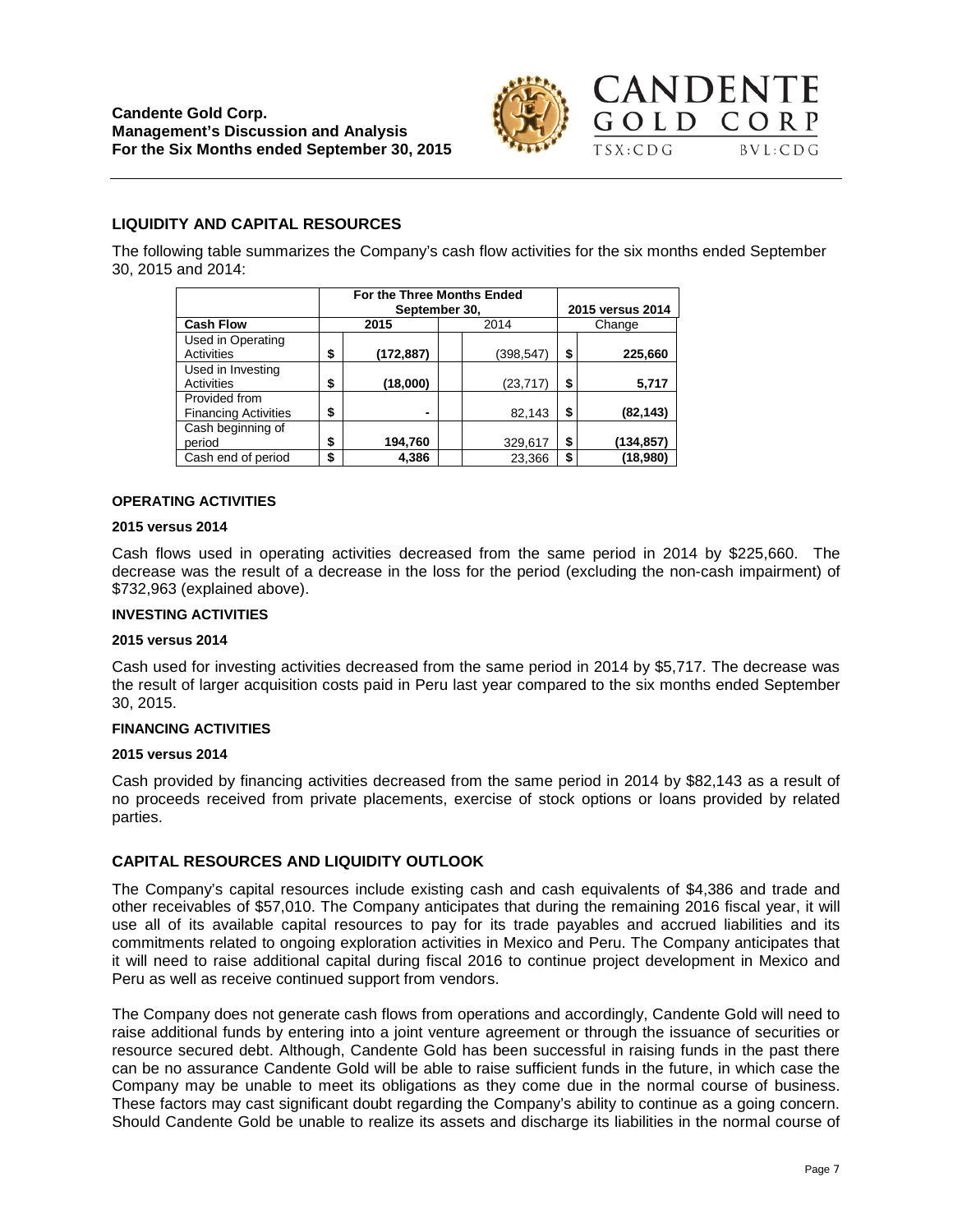

business, the net realizable value of its assets may be materially less than the amounts on the statement of financial position.

## **SHARE CAPITAL**

As of September 30, 2015 and November 27, 2015, the Company had 96,206,923 common shares outstanding.

As of November 27, 2015, the Company had 847,400 warrants outstanding and 5,195,000 outstanding share options. As of November 27, 2015, 2,885,000 share options are exercisable.

# **COMMITMENTS AND CONTINGENCIES**

The Company has no material or significant commitments or contingencies.

# **RELATED PARTY TRANSACTIONS**

The Company's related parties consist of companies owned by executive officers and directors. The following is a list of the related parties that the Company enters into trading transactions with:

- Ridley Rocks Inc. Management and exploration fees
- SW Project Management Project management and exploration fees
- Michael Thicke Geological Consulting Inc. Exploration fees for member group of companies
- CJ Dong Consulting Inc. CFO and management fees starting November 29, 2013 and ending March 19, 2015
- Candente Copper Corp. shared administrative expenses with a Company related by directors and management in common

The Company incurred the following fees and expenses in the normal course of operations for key management personnel for the six months ended September 30, 2015 and 2014. Expenses have been measured at the exchange amount that is determined on a cost recovery basis.

|                                              | Six months ended |                           |                           |        |
|----------------------------------------------|------------------|---------------------------|---------------------------|--------|
|                                              |                  |                           | <b>September 30, 2014</b> |        |
|                                              |                  | <b>September 30, 2015</b> |                           |        |
| Salaries and management and exploration fees |                  | 62.643                    | - \$                      | 24.987 |
| Share-based payment                          |                  | 9.885                     |                           | 29,845 |
|                                              |                  | 72.528                    | S                         | 54,832 |

- Share-based payments are the fair value of options expensed to directors and key management personnel during the six months ended September 30, 2015 and 2014.
- The Company does not remunerate the directors of the Company unless its market capitalization is greater than \$75 million. During the six month period ended September 30, 2015 the Company paid \$nil in directors fees (2014 - \$nil).

Amounts due to related parties are unsecured, non-interest bearing and due on demand. Accounts payable at September 30, 2015 included approximately \$289,000 due to related parties (March 31, 2015 – \$215,000) and \$570,000 (March 31, 2015 - \$595,000) due to Candente Copper Corp., a shareholder of the Company.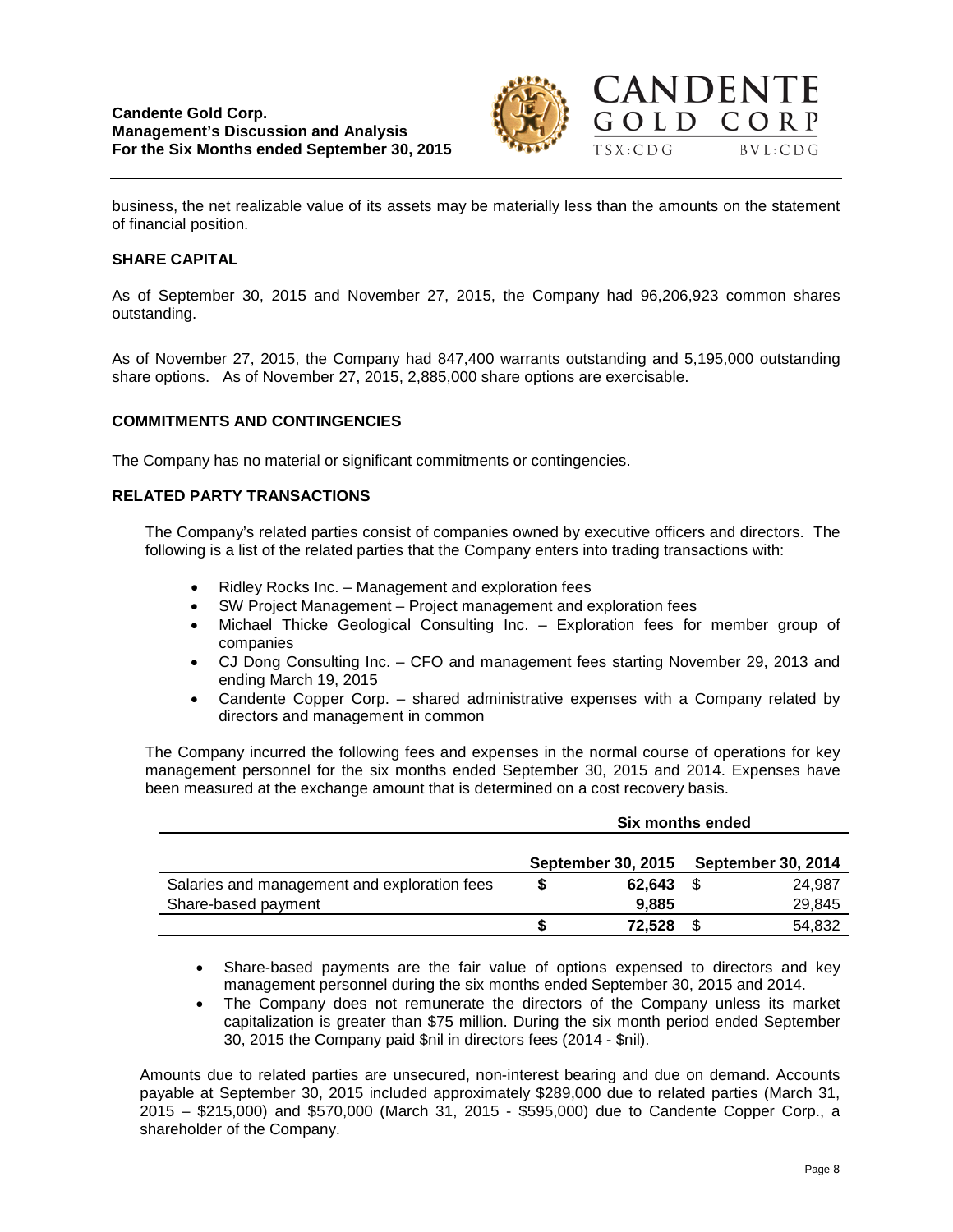

 $BVL:CDG$ 

#### **CRITICAL ACCOUNTING ESTIMATES AND JUDGEMENTS**

The Company's significant accounting policies are summarized in Note 3 of its interim consolidated financial statements for the six months ended September 30, 2015. The preparation of consolidated financial statements in accordance with IFRS requires management to select accounting policies and make estimates and judgments that may have a significant impact on the consolidated financial statements. The Company regularly reviews its estimates; however, actual amounts could differ from the estimates used and, accordingly, materially affect the results of operations.

- (a) Critical accounting estimates
	- i. Valuation of share-based payments and warrants

When options and warrants are issued, the Company calculates their estimated fair value using a Black-Scholes valuation model, which may not reflect the actual fair value on exercise. The Company uses historical Company stock prices and estimated dividend yield rates to arrive at the inputs that are used in the valuation model to calculate the fair value of the options or warrants.

- (b) Critical accounting judgments
	- i. Going concern

Management assesses the Company's ability to continue as a going concern.

ii. Unproven mineral right interests

Mineral properties, include the cost of acquiring licenses, exploration and analysis, project administration, drilling, community and social values and environmental and health and safety. The technical feasibility and commercial viability of extracting a mineral resource is considered to be determinable when proven reserves are determined to exist, the rights of tenure are current and it is considered probable that the costs will be recouped through successful development and exploitation of the area, or alternatively by sale of the property. Management is required to exercise significant judgment in determining the timing of the determination of the technical and economic feasibility of the mineral resource. The Company considers both external and internal sources of information in assessing whether there are any indicators that unproven mineral right interests are impaired.

iii. Functional currency

The functional currency of the Company and its subsidiaries is the currency of the primary economic environment in which the entity operates. Determination of functional currency may involve certain judgments to determine the primary economic environment in which the entity operates and the Company reconsiders its functional currency and that of its subsidiaries if there is a change in events and conditions which determined the primary economic environment.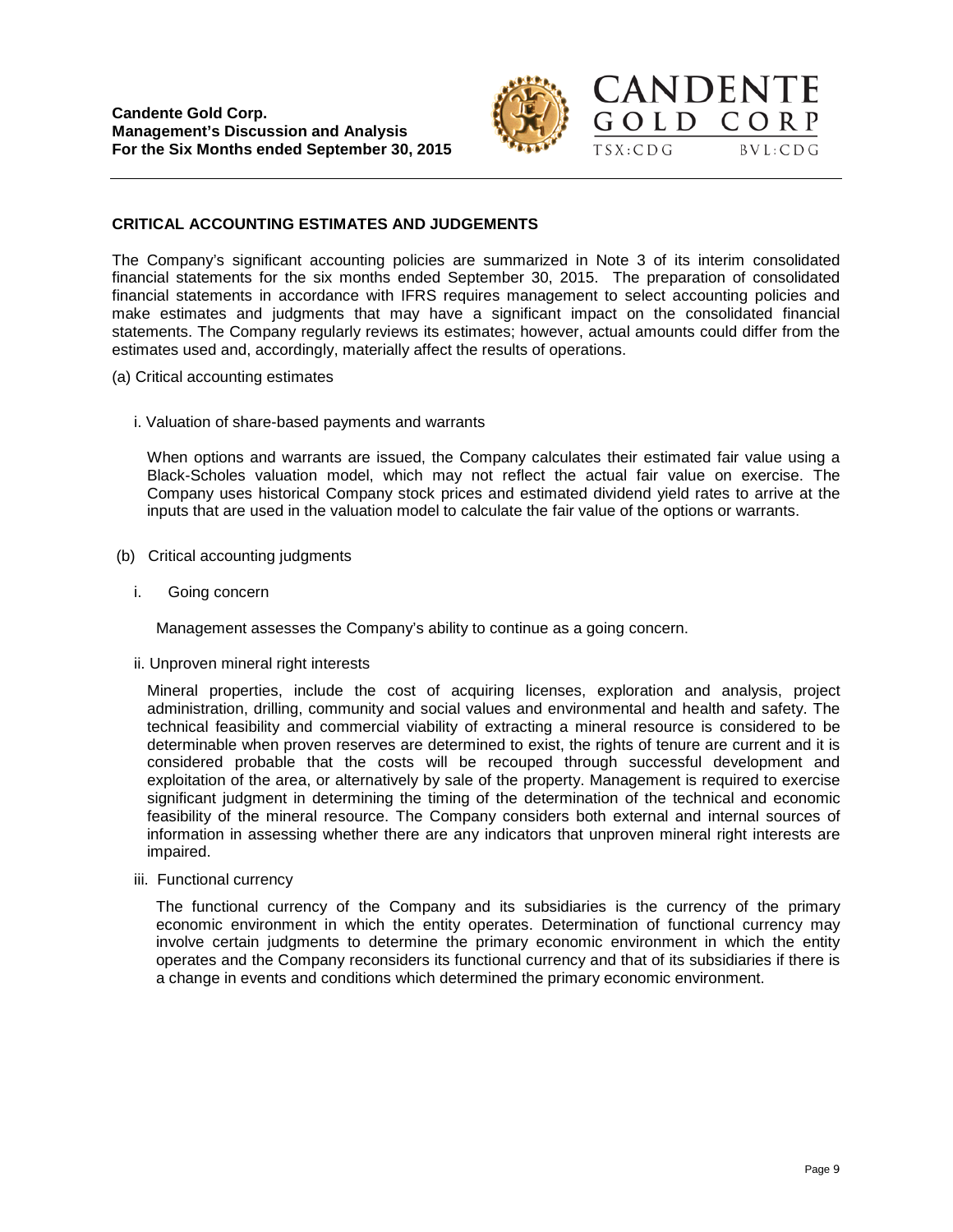

**CANDENTE** 

GOLD CORP

 $TSX:CDG$ 

 $BVL:CDG$ 

# **CONTROL MATTERS**

Disclosure controls and procedures are designed to provide reasonable assurance that material information is gathered and reported to senior management as is appropriate to permit timely decisions regarding public disclosure.

Management is reasonably confident that material information relating to the Company, including its consolidated subsidiaries, is being made known to senior management in a timely manner, and that the Company's disclosure controls and procedures are effective not only with respect to the Company's annual filing requirements but on an ongoing basis.

# **INTERNAL CONTROLS OVER FINANCIAL REPORTING ("ICFR")**

Internal control over financial reporting is a process designed to provide reasonable assurance regarding the reliability of financial reporting and the preparation of financial statements for external purposes in accordance with IFRS.

The Company's internal control over financial reporting includes policies and procedures that pertain to the maintenance of records that accurately and fairly reflect the additions to and dispositions of the assets of the Company; provide reasonable assurance that transactions are recorded as necessary to permit preparation of financial statements in accordance with IFRS and the Company's receipts and expenditures are made only in accordance with authorization of management and the Company's directors; and provide reasonable assurance regarding prevention or timely detection of unauthorized acquisition, use or disposition of the Company's assets that could have a material effect on the annual or interim financial statements.

Any system of internal controls over financial reporting, no matter how well designed, has inherent limitations. Therefore, even those systems determined to be effective can provide only reasonable assurance with respect to financial statement preparation and presentation.

An evaluation of the design effectiveness of the Company's internal controls over financial reporting was conducted as of September 30, 2015 by the Company's management. Based on this evaluation, the Company's CEO and CFO have concluded that the design, disclosure controls, procedures and the effectiveness of the Company's internal controls over financial reporting was and is effective.

There were no changes in the Company's internal control over financial reporting during the period from April 1, 2015 to September 30, 2015 that have materially affected, or are reasonably likely to affect, the Company's internal control over financial reporting.

## **RISK FACTORS**

The Company is subject to a number of significant risks due to the nature and the current stage of its business and the effect of worldwide economic conditions. Exploration of mineral properties involves a high degree of technical, financial and social risk. While discovery of a mineral deposit may result in substantial rewards, few exploration properties are ultimately developed into producing mines. Major expenditures may be required to establish resources and reserves by drilling, constructing mining and process facilities, developing metallurgical processes and extracting base and precious-metals from ore. It is impossible to ensure that the current exploration programs of the Company will result in profitable commercial mining operations.

Risk factors that should be taken into account in assessing the Company's activities and any investment in the Company include, but are not limited to, those listed below. Any one or more of these risk factors could have a material impact on the financial condition of the Company. This information, by its nature, is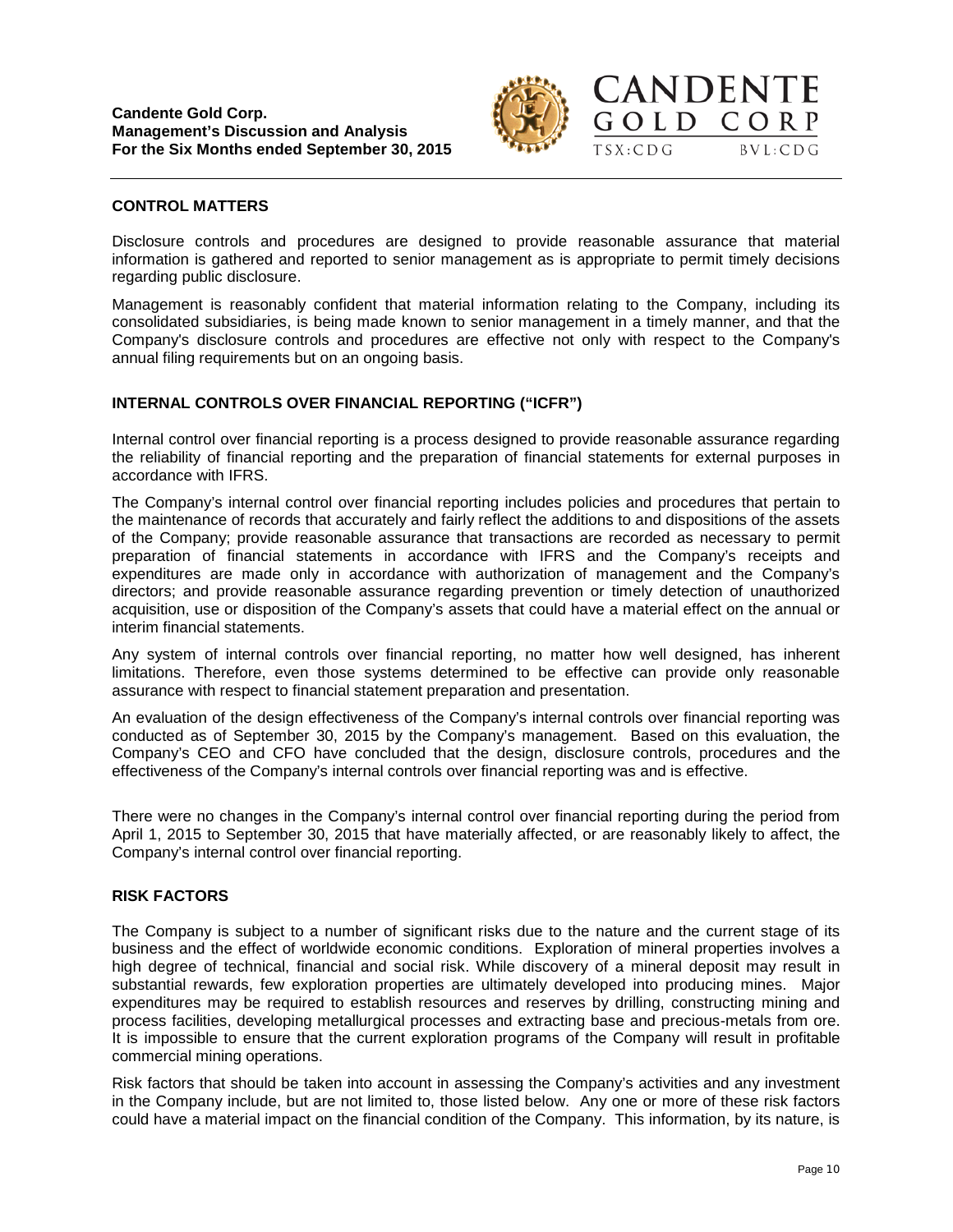

not all-inclusive and risk factors that have not been listed could have a material impact on the future financial condition of the Company.

# *Economic conditions may prevent the Company from obtaining the capital required to continue operations*

The Company's ability to continue operations is contingent on its ability to obtain additional financing. Equity market conditions, funding environments and the price of the Company's common shares may make it dilutive and difficult to raise funds by the sale of the Company's shares. An investment in the shares of a junior resource company is considered to be a high-risk investment. While the Company currently has the necessary cash resources to fund operations and exploration work at its properties for a period of at least one year, there is no assurance that financing will be available to the Company in future periods.

## *History of Losses*

The Company has incurred a net loss for the six months ended September 30, 2015 of \$1.44 million and is expected to continue to generate losses while it continues to be an exploration-stage company. The Company anticipates significant expenditures for its mineral exploration programs. Since most exploration projects do not result in the discovery of commercially productive mineral reserves and are ultimately expensed in full, the Company expects to report net losses into the foreseeable future.

The long-term profitability of the Company's operations will be in part directly related to the success of its exploration programs, which are affected by numerous factors including the cost of such programs, the amount of mineral resources or reserves discovered and fluctuations in the price of any minerals produced.

## *Dilution*

The Company does not generate any revenues from production and may not have sufficient financial resources to undertake by itself all of its planned exploration, feasibility and development programs. The Company has limited financial resources and has financed its operations primarily through the sale of securities such as common shares. The Company will need to continue its reliance on the sale of such securities for future financing, resulting in potential dilution to the Company's existing shareholders. The amount of additional funds required will depend largely on the success of the Company's exploration programs and extent of future development activities.

Further exploration programs will depend on the Company's ability to obtain additional financing which may not be available under favorable terms, if at all. If adequate financing is not available, the Company may not be able to commence or continue with its exploration and development programs or to meet minimum expenditure requirements to prevent the full or partial loss of its mineral properties. Also, failure to meet the Company's share of costs incurred under joint venture arrangements to which it is a party may result in a reduction of its interests in mineral properties. Furthermore, if other parties to such agreements do not meet their share of such costs, the Company may be unable to finance the cost required to complete the recommended programs.

#### *No Known Mineral Reserves*

All of the Company's mineral properties are in the exploration stage and are without known mineral reserves. Although the Company may discover mineral reserves through its exploration programs, commercial production may not be warranted due to insufficient quantities. Development of any of the Company's properties will only follow upon obtaining satisfactory exploration results. However, few mineral properties that are explored are ultimately developed into producing mines.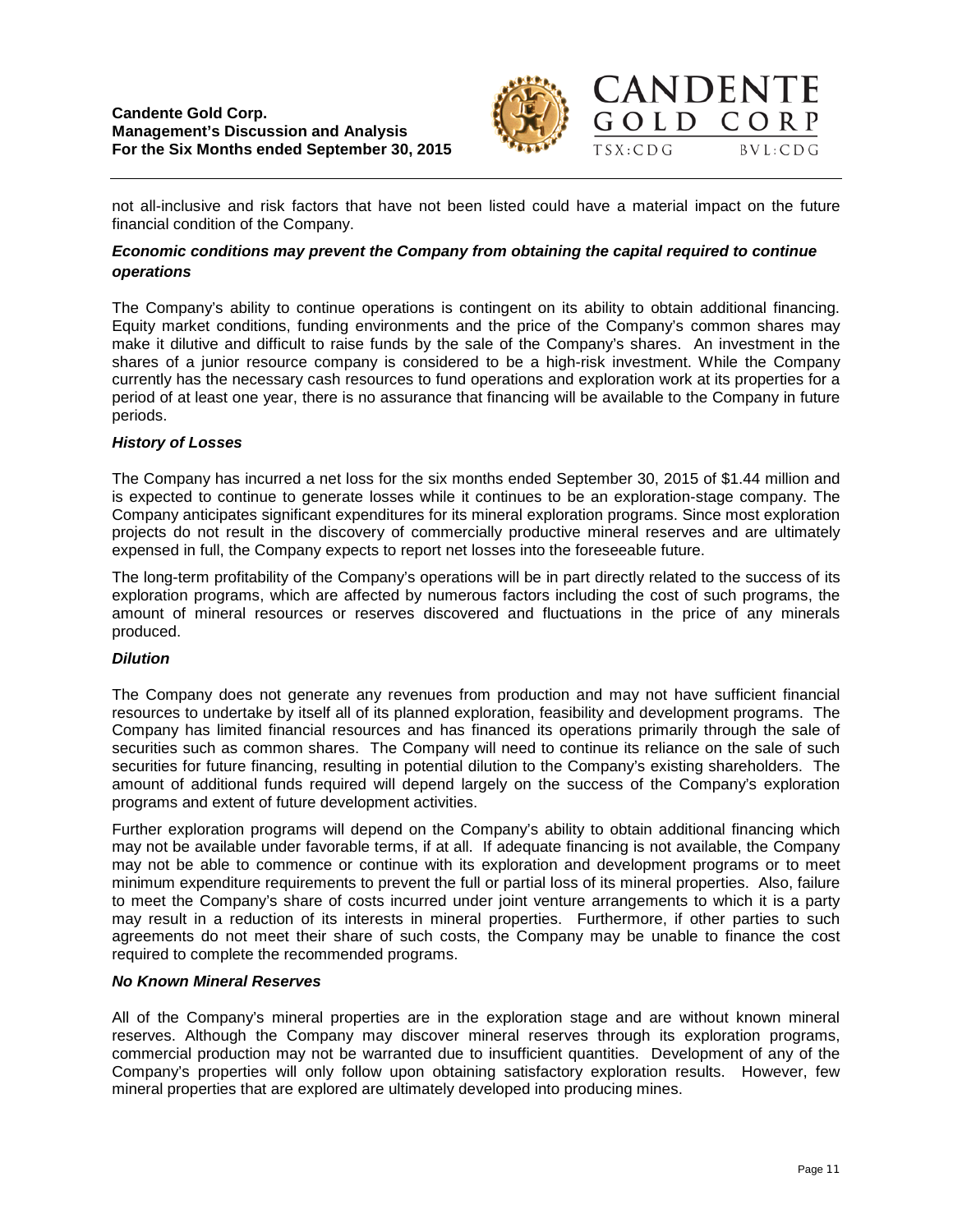

CANDENTE

GOLD CORP

 $TSX:CDG$ 

 $BVL:CDG$ 



## *Title to Mineral Properties*

The Company believes it has diligently investigated title to all of its mineral properties and, to the best of its knowledge, title to all properties are in good standing. However, the properties may be subject to prior unregistered agreements or transfers, which may affect the validity of the Company's ownership of such properties.

Company may determine that it is impractical to commence or continue commercial production.

Although the Company has exercised the usual due diligence with respect to title to properties in which it has a material interest, title to such properties may be challenged or impugned in the future. The boundaries of the Company's mineral properties have not been surveyed and, therefore, the precise location and area of these mining properties may be in doubt. The Company makes a search of mining records in accordance with mining industry practices to confirm that it has acquired satisfactory title to its properties but does not obtain title insurance with respect to such properties. The possibility exists that title to one or more of its properties, particularly title to undeveloped properties, might be defective because of errors or omissions in the chain of title, including defects in conveyances and defects in locating or maintaining such claims. Should any defect in title be discovered by or disclosed to the Company, all reasonable steps would be taken to perfect title to the particular claims in question. The Company is not aware of any material defect in the title to its mineral properties.

A claim on any of the Company's mineral properties, especially if commercially productive mineral resources or reserves are located, could adversely affect the Company's long-term profitability as it may preclude entirely the economic development of a mineral property. Also, such a claim would affect the Company's current operations due to the high costs of defending against such claims and its impact on senior management's time.

## *Key Personnel*

The Company is dependent on a relatively small number of key personnel, the loss of any of whom could have an adverse effect on the operations of the Company. The Company's success is dependent to a great degree on its ability to attract and retain qualified management personnel. The loss of such key personnel, through incapacity or otherwise, would require the Company to seek and retain other qualified personnel and could compromise the pace and success of its exploration activities. The Company does not maintain key person insurance in the event of a loss of any such key personnel. Also, certain management personnel of the Company are officers and/or directors of other publicly-traded companies and will only devote part of their time to the Company.

Additionally, the Company has relied on and is expected to continue relying upon consultants and others for exploration and development expertise. In the event a commercial mineral deposit is discovered on any of the Company's properties, the Company will likely require the expertise of such consultants and others for the development and operation of a producing mine.

## *Competition*

The resource industry is intensively competitive in all of its phases, and the Company competes with many companies possessing much greater financial and technical research resources. Competition is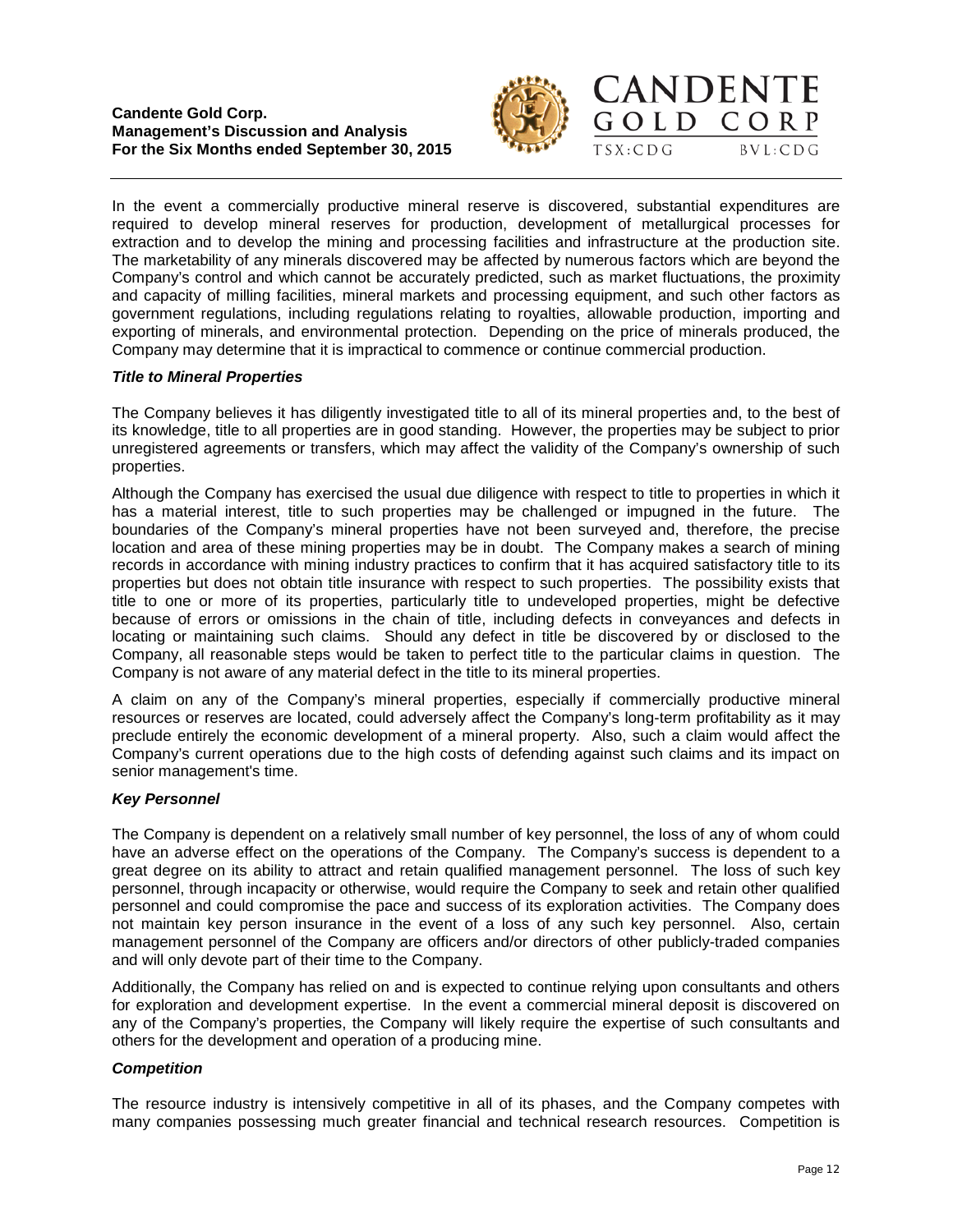



particularly intense with respect to the acquisition of desirable undeveloped base-metal and preciousmetal properties. The principal competitive factors in the acquisition of such undeveloped properties include the staff and data necessary to identify, investigate and purchase such properties, and the financial resources necessary to acquire and develop such properties. Competition could adversely affect the Company's ability to acquire suitable prospects for exploration in the future.

# *Industry Operating Hazards and Risks*

Mineral exploration and development involves many risks, including location of commercially productive mineral resources or reserves, which may not occur even with a combination of experience, knowledge and careful evaluation. The operations in which the Company has a direct or indirect interest will be subject to all the hazards and risks normally incidental to resource companies, any of which could result in work stoppages and damage to persons or property or the environment and possible legal liability for any and all damage. Fires, power outages, labour disruptions, flooding, explosions, cave-ins, landslides social disruptions, political instability and the inability to obtain suitable or adequate machinery, equipment or labour are some of the industry operating risks involved in the development and operation of mines and the conduct of exploration programs. Other risks include injury or loss of life, severe damage to or destruction of property, clean-up responsibilities, regulatory investigation and penalties and suspension of operations. The occurrence of any of these operating risks and hazards may have an adverse effect on the Company's financial condition and operations.

Although the Company will, when appropriate, secure liability insurance in an amount which it considers adequate, the nature of these risks is such that liabilities might exceed policy limits, the liability and hazards might not be insurable, or the Company might elect not to insure itself against such liabilities due to high premium costs or other reasons, in which event the Company could incur significant costs that may have a material adverse effect upon its financial condition and operations.

## *Government Regulations Political Climate*

Mineral exploration on the Company's properties are affected to varying degrees by: (i) government regulations relating to such matters as environmental protection, health, safety and labour; (ii) mining law reform; (iii) tax laws (iv) restrictions on production, price controls, and tax increases; (v) maintenance of claims; (vi) tenure; and (vii) expropriation of property through nationalization, requisition or confiscation. Any mineral exploration activities conducted by the Company, including commencement of production, require permits from governmental authorities and such operations are and will be governed by laws and regulations governing prospecting, mining, production, exports, taxes, labour standards, occupation health, waste disposal, toxic substances, land use, environmental protection, mine safety and other matters.

Companies engaged in the development and operation of mines and related facilities generally experience increased costs, and delays in development and/or production and other schedules as a result of the need to comply with applicable laws, regulations and permits. All permits required for the conduct of exploration, development and mining operations, including the construction of mining facilities, may not be obtainable by the Company on reasonable terms which would have an adverse effect on any mining project the Company might undertake. Additionally, failure to comply with applicable laws, regulations and permitting requirements may result in enforcement actions thereunder, including orders issued by regulatory or judicial authorities causing operations to cease or be curtailed, and may include corrective measures requiring capital expenditures, installation of additional equipment, or remedial actions. Parties engaged in mining exploration, development or operations may be required to compensate those suffering loss or damage by reason of the mining activities and may have civil or criminal fines or penalties imposed for violations of applicable laws or regulations.

To the best of the Company's knowledge, the Company is and will be operating in compliance with all applicable social and legal regulations. However, amendments to current governmental laws and regulations affecting mining companies, or the more stringent application thereof, or shifts in political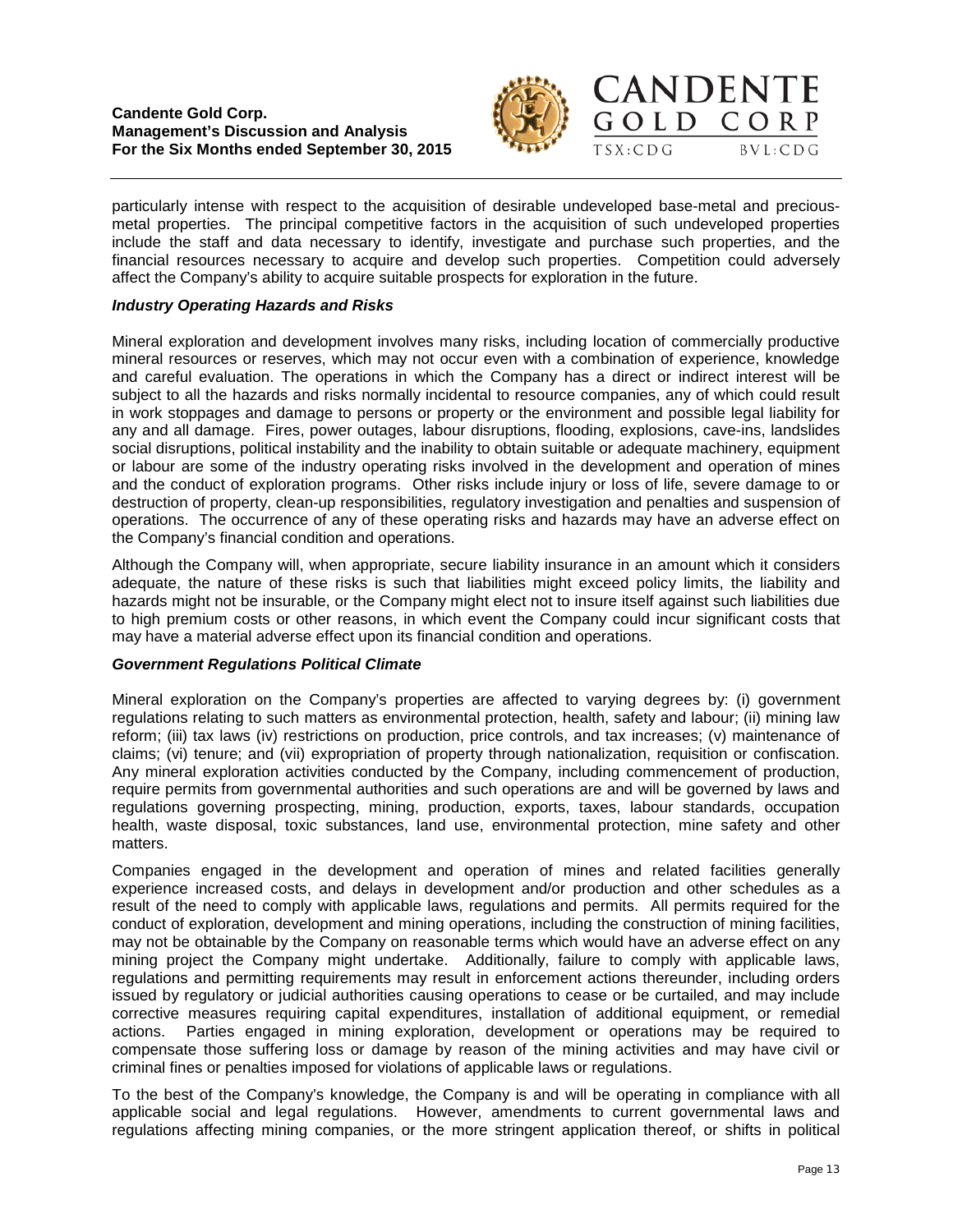



conditions or attitudes could adversely affect the Company's operations including the potential to curtail or cease exploration programs or to preclude entirely the economic viability of a mineral property. The extent of any future changes to governmental laws and regulations cannot be predicted or quantified, but it should be assumed that such laws and regulations will become more stringent in the future. Generally, new laws and regulations will result in increased compliance costs, including costs for obtaining permits, delays or fines resulting from loss of permits or failure to comply with the new requirements.

# *Social Climate*

Social acceptance to operate during the various stages of a mining project is an integral part of operating such that lack thereof provides a very real risk during the exploration, exploitation and closure stages of mine development. In addition, the fact that the means and tools to manage social acceptance are not an exact science adds to the level of risk.

The Company has established Corporate Social Responsibility policies and programs that includes:

- Regular communication with various members of the Community regarding their concerns and needs as well as our activities and objectives.
- Sustainable Development projects and alliances with International Non–Governmental Organizations ("NGOs") that are committed to improving the lives of families in under-developed regions.

The Company considers these initiatives as a foundation for building a positive and mutually beneficial long-term relationship with the various stakeholders in the project.

# *Environmental Liability*

Although the Company is not aware of any formal claims for damages related to any impact that its activities have had on the environment, it may become subject to such claims in the future. An environmental claim could adversely affect the Company's business due to the high costs of defending against such claims and its impact on senior management's time.

The Company conducts exploration activities in Peru. Such activities are subject to various laws, rules and regulations governing the protection of the environment. All phases of the Company's operations are subject to environmental regulation in the jurisdictions in which it operates. Environmental legislation is evolving in a manner which requires stricter standards and enforcement, increased fines and penalties for non-compliance, more stringent environmental assessments of proposed properties and a heightened degree of responsibility for companies and their officers, directors and employees.

Although the Company is committed to compliance with all environmental regulations currently applicable, environmental hazards may exist on the Company's mineral properties, which are not known to the Company at present, that have been caused by previous or existing owners or operators.

Also, environmental regulations may change in the future which could adversely affect the Company's activities including the potential to curtail or cease exploration programs or to preclude entirely the economic development of a mineral property. The extent of any future changes to environmental regulations cannot be predicted or quantified, but it should be assumed that such regulations will become more stringent in the future. Generally, new regulations will result in increased compliance costs, including costs for obtaining permits, delays or fines resulting from loss of permits or failure to comply with the new regulations.

## *Fluctuations in Metal Prices*

Although the Company does not hold any known mineral reserves, its future revenues, if any, are expected to be in large part derived from the future mining and sale of base and precious metals or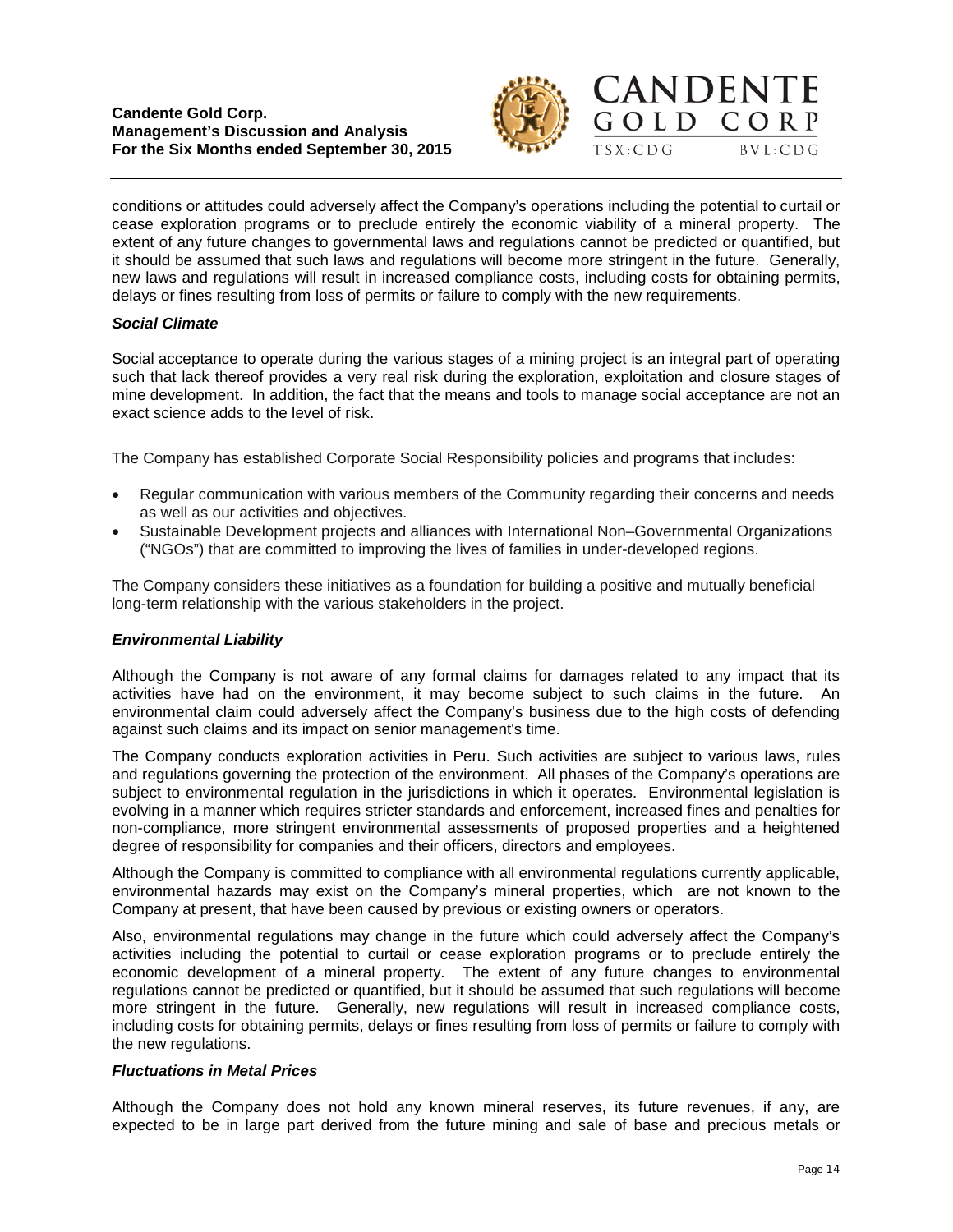



interests related thereto. The prices of these commodities have fluctuated widely, particularly in recent years, and are affected by numerous factors beyond the Company's control including international economic and political conditions, expectations of inflation, international currency exchange rates, interest rates, global or regional consumptive patterns, speculative activities, levels of supply and demand, increased production due to other new mine developments and improved mining and production methods, availability and costs of metal substitutes, metal stock levels maintained by producers and others and inventory carrying costs. The effect of these factors on the price of base and precious metals, and therefore the economic viability of the Company's operations, cannot be accurately predicted.

Depending on the price obtained for any minerals produced, the Company may determine that it is impractical to commence or continue commercial production.

Additional information, including the Company's most recent Annual Information Form, is available on SEDAR at [http://www.sedar.com](http://www.sedar.com/)